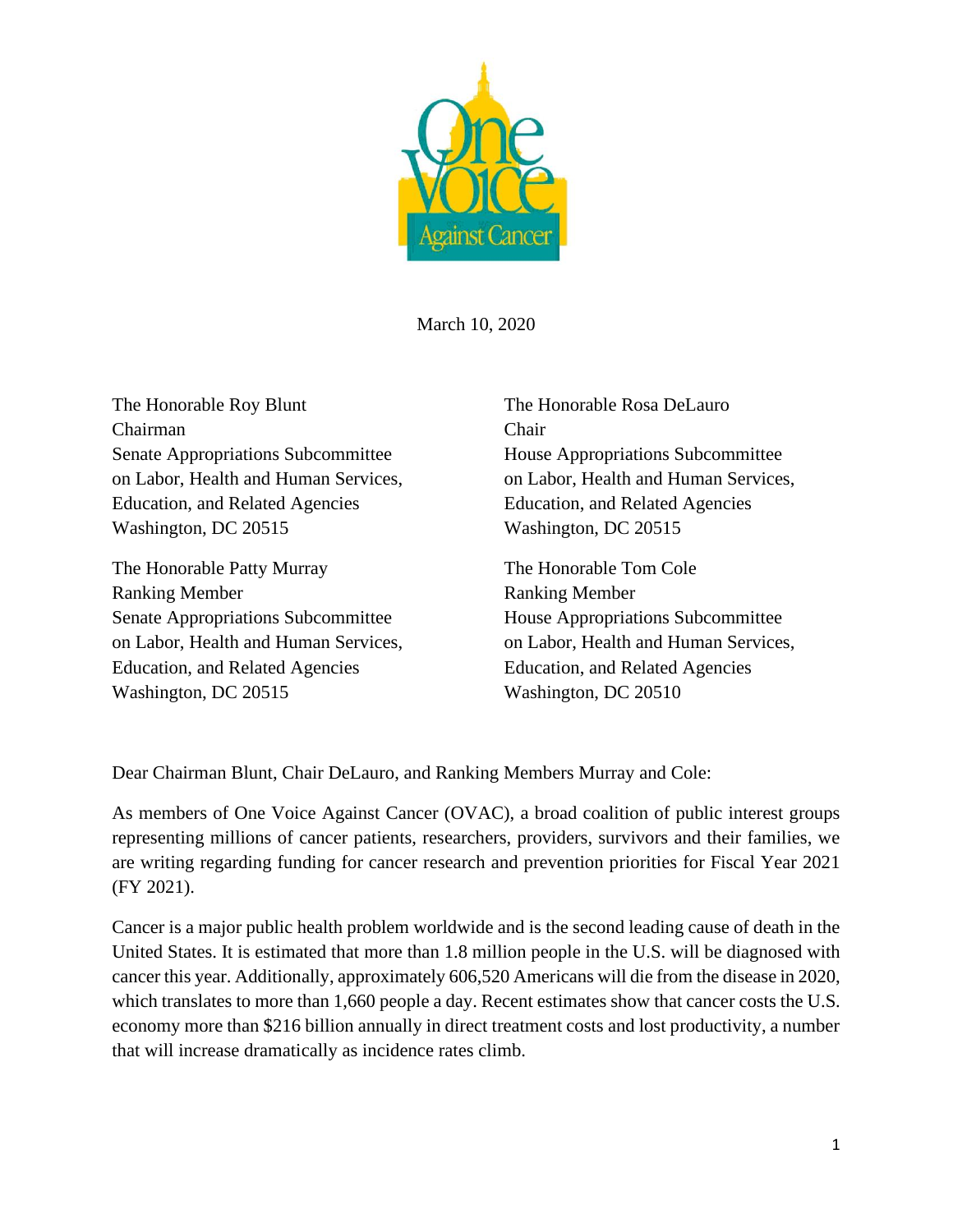For the last 50 years, every major medical breakthrough in cancer can be traced back to the National Institutes of Health (NIH) and the National Cancer Institute (NCI). We know that investment in research at the NIH and NCI leads to lives saved.

The cancer death rate rose during most of the 20th century but federal investments in cancer research and prevention have resulted in a continuous decline in the cancer death rate since its peak in 1991. The U.S. cancer death rate declined by 29 percent from 1991 to 2017, including a 2.2 percent drop from 2016 to 2017, the largest single-year drop in cancer mortality ever reported. This translates into almost 3 million fewer cancer deaths. Today, there are more than 16.9 million American cancer survivors.

Additionally, more than 80 percent of federal funding for the NIH and NCI is spent on biomedical research projects at research facilities across the country. In FY 2019, the NIH provided over \$30 billion in extramural research to scientists in all 50 states and the District of Columbia. NIH research funding also supported more than 475,000 jobs and more than \$81 billion in economic activity last year.

Thanks to your bipartisan, bicameral leadership, Congress has increased funding for NIH by \$11.6 billion over the past five years. We are especially grateful that Congress dedicated new funding in FY 2020 to address a precipitous decline in the success rate for research project grant (RPG) applications at NCI.

The NCI is experiencing a demand for research funding that is far beyond that of any other Institute or Center (IC). Between FY 2013 and FY 2018, the number of R01 (investigator-initiated) grant applications to NCI rose by 45.9 percent. For all other ICs during that time, the number of R01 applications rose by just 4.9 percent.

As a result of this extraordinary demand from the scientific community, the RPG success rate at NCI dropped from 13.7 percent in FY 2013 to 11.3 percent in FY 2018. This is a situation unique to NCI, at a time when cancer researchers are making historic advances in new treatments and therapies. The success rate for NIH overall during that same period rose from 16.8 percent to 20.2 percent.

We thank Congress for addressing this issue in the FY 2020 Labor, Health and Human Services, and Education (Labor-HHS) Appropriations bill, but sustained investments will be required to improve the success rate at NCI and maintain the current pace of progress in cancer research. Therefore, OVAC recommends at least \$44.7 billion for NIH in FY 2021, a \$3 billion increase over the FY 2020 level. For NCI, we recommend \$6.9 billion, which is both the amount proposed by NCI in its FY 2021 professional judgment budget and the level needed to provide an increase for NCI which is proportional to that of NIH overall.

Preventing cancer is also critically important. About half of the over 600,000 cancer deaths that will occur this year could be averted through the application of existing cancer control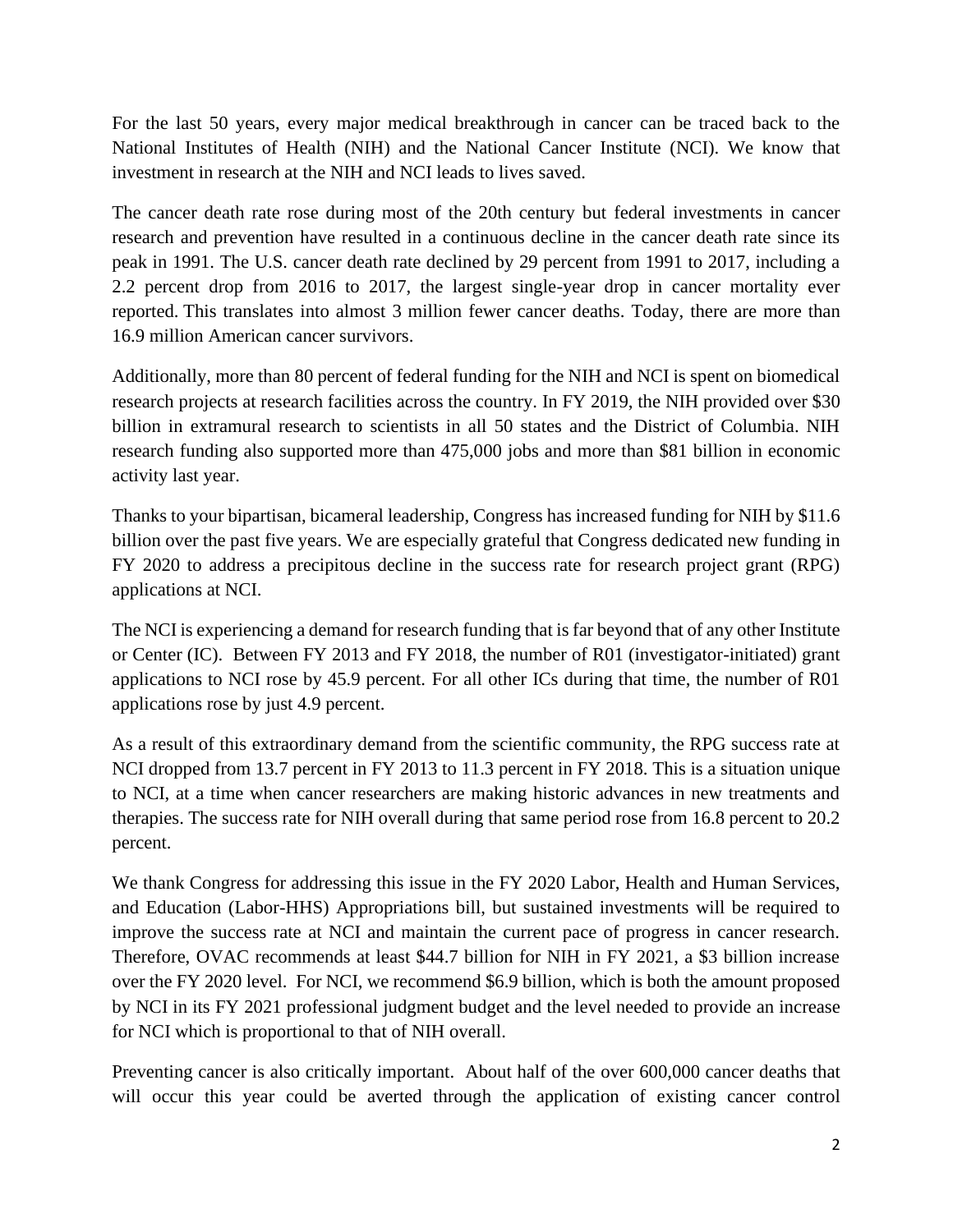interventions. The Centers for Disease Control and Prevention's (CDC's) Division of Cancer Prevention and Control (DCPC) provides key resources to states and communities to prevent cancer. Although we have seen declines in the cancer death rate overall, progress is slowing for cancers that are amenable to early detection through screening (e.g., breast cancer, prostate cancer, and colorectal cancer), and substantial racial and geographic disparities persist for highly preventable cancers, such as those of the cervix and lung. Increased investment in the equitable application of existing cancer control interventions as spearheaded by CDC's DCPC will accelerate progress in the fight against cancer. For this reason, we request \$559 million overall for DCPC, an increase of \$178 million over the FY 2020 level.

Within DCPC, cancer registries are vital in identifying emerging trends, investigating disparities, understanding patterns of care, and evaluating the impact of early detection and treatment advances on cancer incidence and outcomes. The National Program of Cancer Registries (NPCR) provides technical, operational, and financial support for states to manage their own cancer registries. We are grateful that Congress prioritized cancer registries in CDC's new data initiative, created in the FY 2020 Labor-HHS appropriations bill. However, there is currently a data lag of 24 months within the system. With new resources, the CDC could create a cloud-based system that would record data in real time, greatly enhancing the ability of states to develop targeted approaches to preventing and treating cancer. We therefore request a dedicated increase in funding for NPCR of \$19 million to ensure that DCPC can move forward with the necessary improvements.

Additionally, oncology nurses are on the front lines when it comes to providing quality cancer care and contribute significantly to cancer research. More funding for the Health Resources and Services Administration's nurse training programs is necessary to support more nursing scholarships and loan repayment applications and to address the current and future nursing workforce shortage.

Below please find an overview of OVAC's program level requests in the Labor-HHS bill:

National Institutes of Health (NIH) - *\$44.684 billion, including:*

- National Cancer Institute (NCI): *\$6.928 billion*
- National Institute on Minority Health and Health Disparities (NIMHD): *\$360 million*
- National Institute on Nursing Research (NINR): *\$181 million*

Centers for Disease Control and Prevention (CDC) Cancer Programs - *\$559 million, including:*

- National Comprehensive Cancer Control Program: *\$50 million*
- National Program of Cancer Registries: *\$70 million*
- National Breast and Cervical Cancer Early Detection Program: *\$275 million*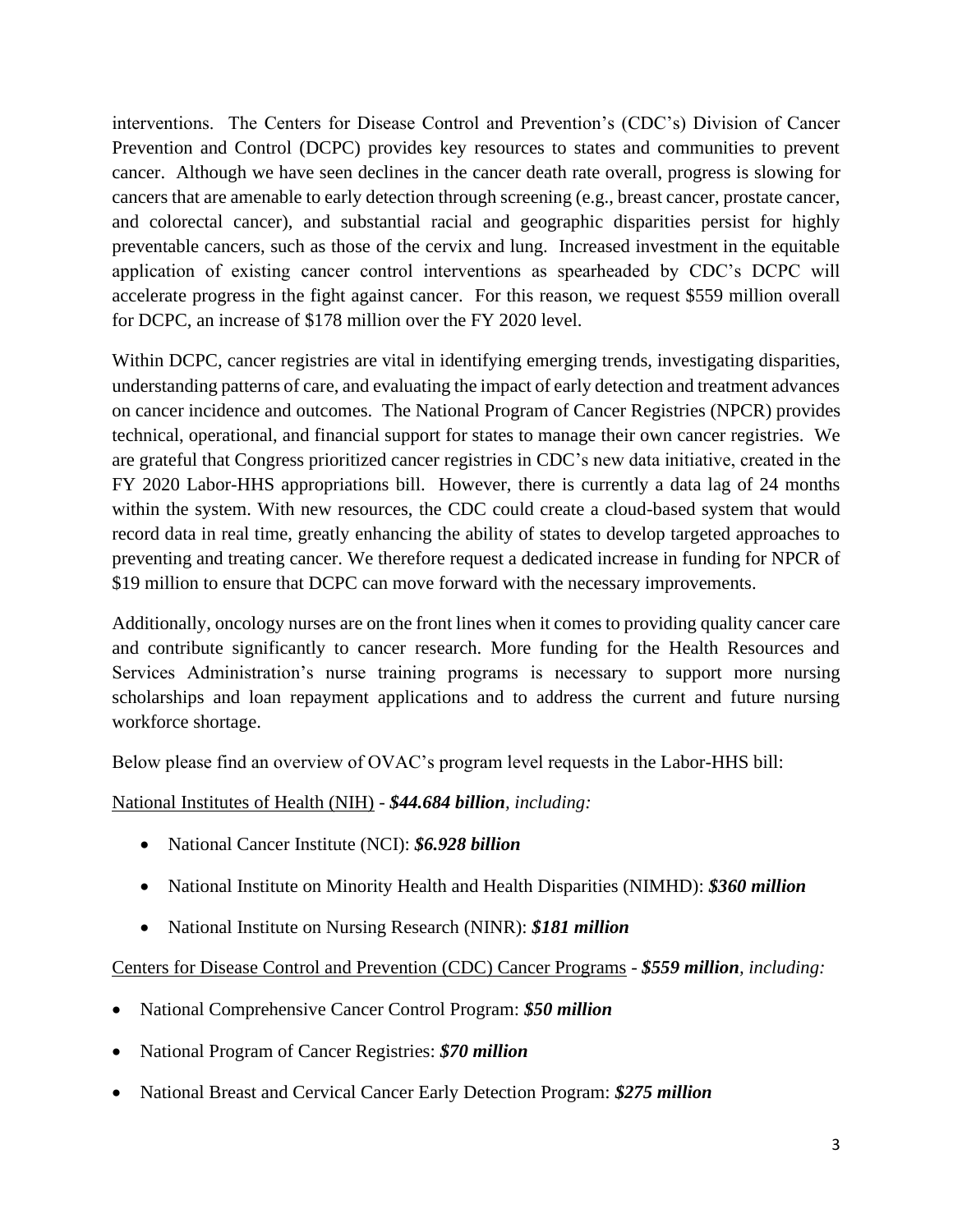- Colorectal Cancer Control Program: *\$70 million*
- National Skin Cancer Prevention Education Program: *\$5 million*
- Prostate Cancer Awareness Campaign: *\$35 million*
- Ovarian Cancer Control Initiative: *\$12 million*
- Gynecologic Cancer and Education and Awareness (Johanna's Law): *\$15 million*
- Cancer Survivorship Resource Center: *\$900,000*

## Health Resources and Services Administration (HRSA)

• Title VIII Nursing Programs: *\$270.5 million*

Once again, thank you for your continued leadership on funding issues important in the fight against cancer. Funding for cancer research, prevention, survivorship, and nursing must continue to be top budget priorities in order to increase the pace of progress in the fight against cancer. OVAC once again calls on Congress to sustain our nation's commitment to cancer research and prevention by increasing support for these efforts.

Sincerely,

American Academy of Dermatology Association American Association for Cancer Research American Cancer Society Cancer Action Network American College of Surgeons Commission on Cancer American Institute for Cancer Research American Society for Radiation Oncology American Urological Association Association for Clinical Oncology Association of American Cancer Institutes Bladder Cancer Action Network Cancer Support Community Charlene Miers Foundation for Cancer Research Children's Cause for Cancer Advocacy Deadliest Cancers Coalition Debbie's Dream Foundation: Curing Stomach Cancer Dermatology Nurses' Association Esophageal Cancer Action Network Fight Colorectal Cancer

Friends of Cancer Research Go2 Foundation for Lung Cancer Hematology/Oncology Pharmacy Association Intercultural Cancer Coalition International Myeloma Foundation KidneyCAN LIVESTRONG Foundation LUNGevity Foundation Men's Health Network Mesothelioma Applied Research Foundation National Alliance of State Prostate Cancer Coalitions (The Prostate Cancer Alliance) National Association of Chronic Disease **Directors** National Brain Tumor Society National Cancer Registrars Association North American Association of Central Cancer Registries, Inc. Oncology Nursing Society Ovarian Cancer Research Alliance